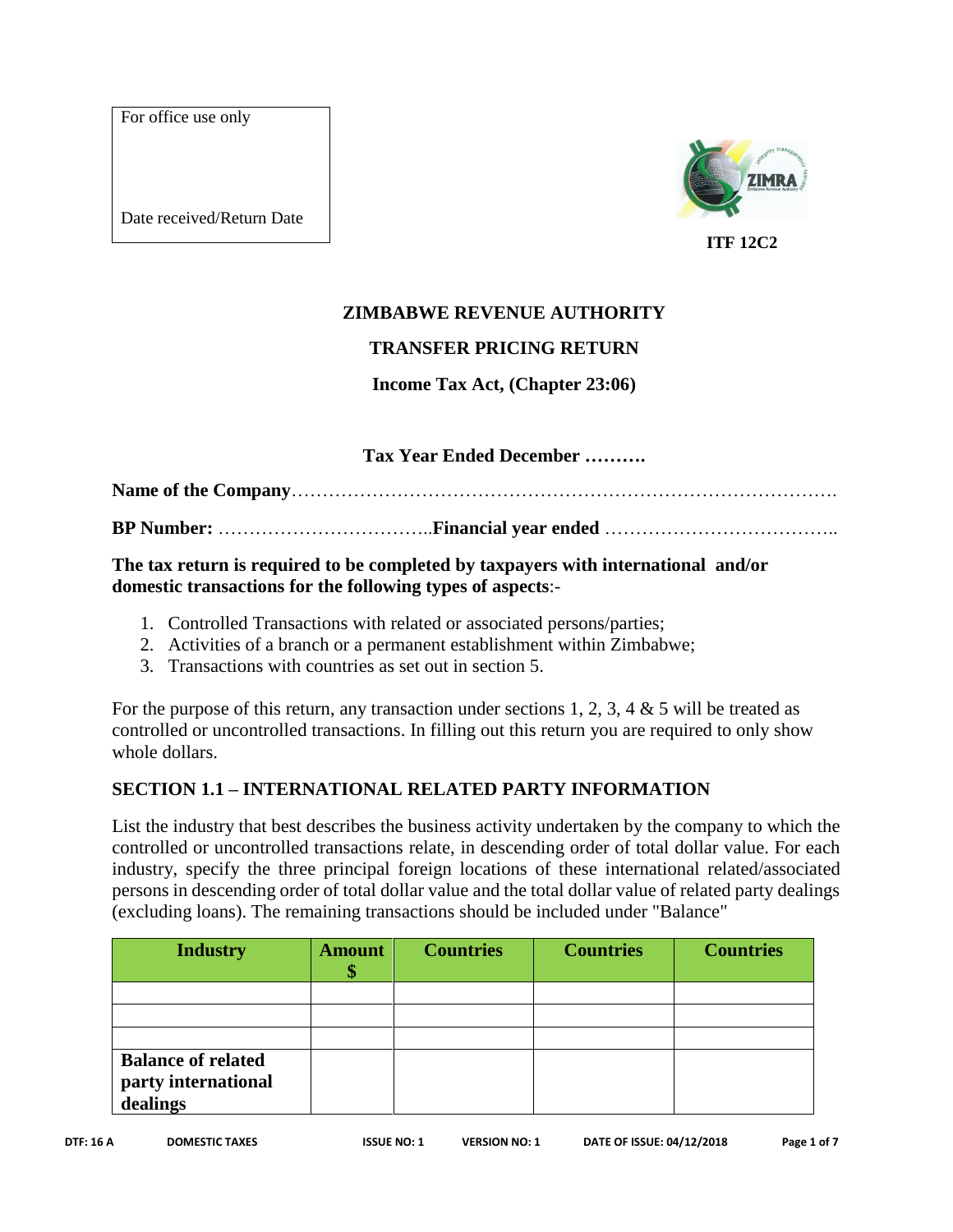### **SECTION 1.2 – DOMESTIC RELATED PARTY INFORMATION**

List the industry that best describes the business activity undertaken by the company to which the controlled or uncontrolled transactions relate, in descending order of total dollar value. For each industry, specify the three principal domestic related parties in descending order of total dollar value and the total dollar value of related party dealings (excluding loans). The remaining transactions should be included under "Balance"

| <b>Industry</b>                                         | <b>Amount</b><br>\$ | <b>Related Party</b> | <b>Related Party</b> | <b>Related Party</b> |
|---------------------------------------------------------|---------------------|----------------------|----------------------|----------------------|
|                                                         |                     |                      |                      |                      |
|                                                         |                     |                      |                      |                      |
|                                                         |                     |                      |                      |                      |
| <b>Balance of related</b><br>party domestic<br>dealings |                     |                      |                      |                      |

#### **SECTION 2 - REVENUE & EXPENDITURE ITEMS**

In this section you are required to list details of any revenue or expenditure items (in \$ terms) in relation to international/domestic dealings with associated enterprises

### **PART A– BUSINESS ACTIVITIES UNDERTAKEN**

| NATURE OF TRANSACTIONS AGGREGATE AMOUNT<br>WITH ASSOCIATED<br><b>ENTERPRISES</b> | <b>OF TRANSACTION</b> | <b>TERRITORIES</b><br><b>COVERED BY THE</b> | INDICATE METHOD(S) APPLIED (BY TICKING THE<br><b>APPROPRIATE BOX)</b> |                        |               |                            | <b>TRANSACTION</b> |                                                     |  | <b>CHECK THE</b><br><b>BOX IF A</b><br><b>CHANGE</b> |
|----------------------------------------------------------------------------------|-----------------------|---------------------------------------------|-----------------------------------------------------------------------|------------------------|---------------|----------------------------|--------------------|-----------------------------------------------------|--|------------------------------------------------------|
|                                                                                  |                       |                                             | CUP                                                                   | <b>Resale</b><br>price | Cost-<br>plus | <b>TNMM T</b> Profit split | Other              | <b>OCCURRED</b><br><b>DURING</b><br><b>THE YEAR</b> |  |                                                      |
| <b>INCOME</b>                                                                    |                       |                                             |                                                                       |                        |               |                            |                    |                                                     |  |                                                      |
| Sales - stock, raw materials                                                     |                       |                                             |                                                                       |                        |               |                            |                    |                                                     |  |                                                      |
| Sales - Other                                                                    |                       |                                             |                                                                       |                        |               |                            |                    |                                                     |  |                                                      |
| Services - Management, financial,<br>administrative, marketing, training         |                       |                                             |                                                                       |                        |               |                            |                    |                                                     |  |                                                      |
| <b>Research and Development</b>                                                  |                       |                                             |                                                                       |                        |               |                            |                    |                                                     |  |                                                      |
| Technical, Construction                                                          |                       |                                             |                                                                       |                        |               |                            |                    |                                                     |  |                                                      |
| Services (Other)                                                                 |                       |                                             |                                                                       |                        |               |                            |                    |                                                     |  |                                                      |
| Commissions                                                                      |                       |                                             |                                                                       |                        |               |                            |                    |                                                     |  |                                                      |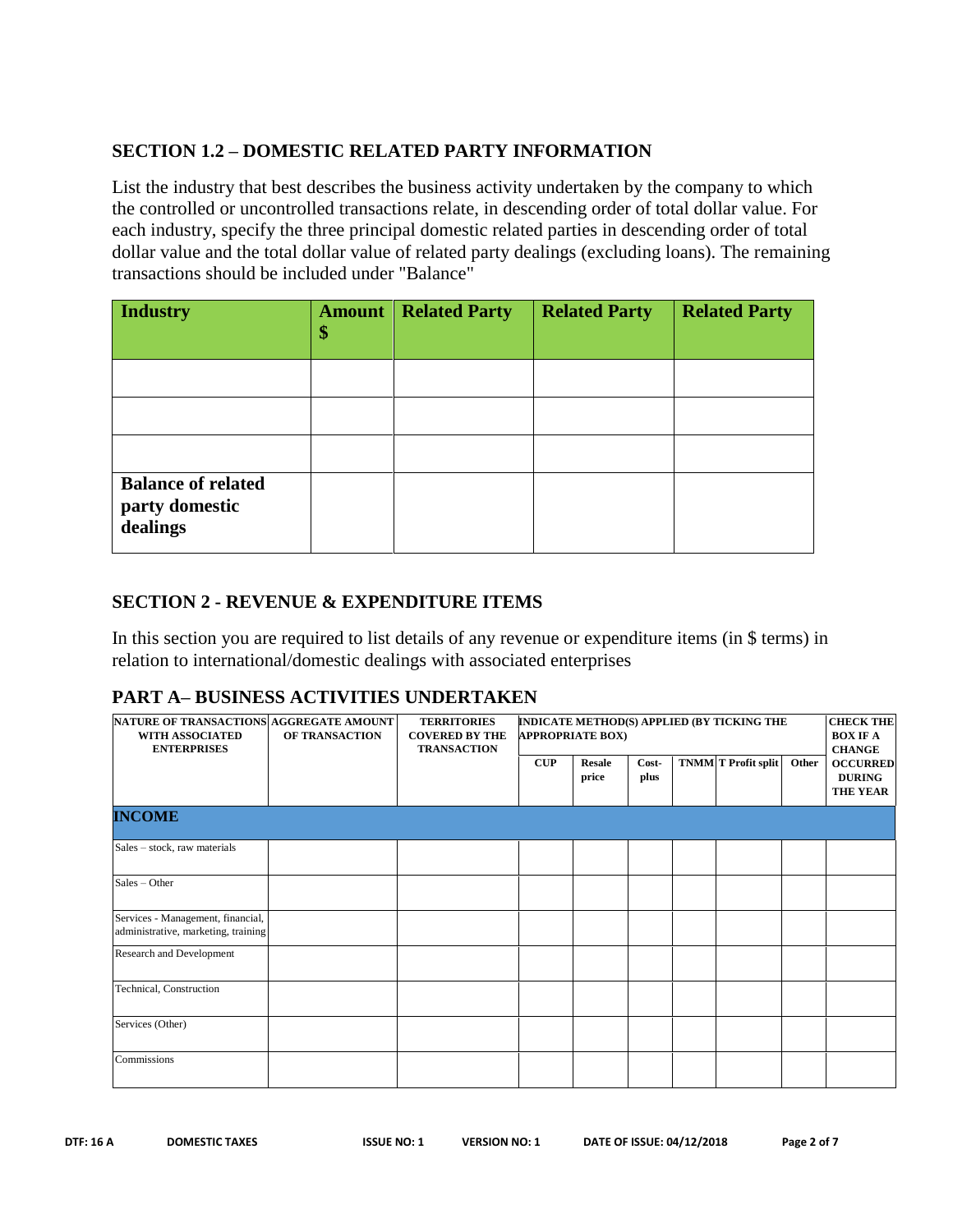| Royalties: patents                                                       |  |  |  |  |  |
|--------------------------------------------------------------------------|--|--|--|--|--|
| Royalties: brands,<br>trademarks/tradenames                              |  |  |  |  |  |
| Royalties: know-how                                                      |  |  |  |  |  |
| Royalties: other intellectual<br>property rights                         |  |  |  |  |  |
| Rent                                                                     |  |  |  |  |  |
| Financial                                                                |  |  |  |  |  |
| Interest                                                                 |  |  |  |  |  |
| <b>Discounts</b>                                                         |  |  |  |  |  |
| Insurance                                                                |  |  |  |  |  |
| Derivative financial instruments                                         |  |  |  |  |  |
| Other income                                                             |  |  |  |  |  |
| <b>EXPENSES</b>                                                          |  |  |  |  |  |
| Purchases - stock, raw materials                                         |  |  |  |  |  |
| Purchases - other                                                        |  |  |  |  |  |
| Services - Management, financial,<br>administrative, marketing, training |  |  |  |  |  |
| Research and Development                                                 |  |  |  |  |  |
| Technical, Construction                                                  |  |  |  |  |  |
| Services (Other)                                                         |  |  |  |  |  |
| Commissions                                                              |  |  |  |  |  |
| Royalties: patents                                                       |  |  |  |  |  |
| Royalties: brands,<br>trademarks/tradenames                              |  |  |  |  |  |
| Royalties: know-how                                                      |  |  |  |  |  |
| Royalties: other intellectual<br>property rights                         |  |  |  |  |  |
| Rent                                                                     |  |  |  |  |  |
| Financial                                                                |  |  |  |  |  |
| Interest                                                                 |  |  |  |  |  |
| Discounts                                                                |  |  |  |  |  |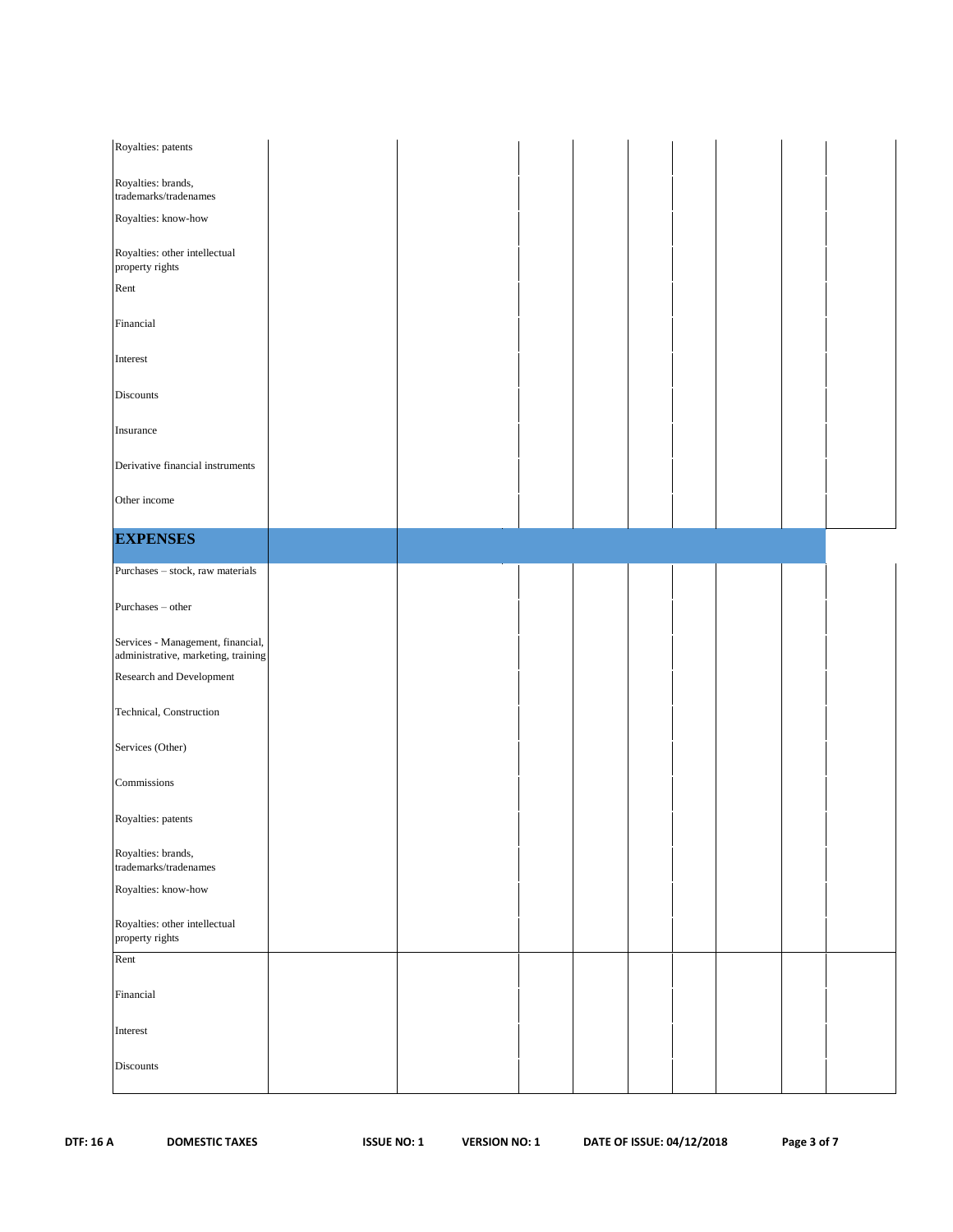| Insurance                        |  |  |  |  |  |
|----------------------------------|--|--|--|--|--|
| Derivative financial instruments |  |  |  |  |  |
| Other expenses                   |  |  |  |  |  |

# **PART B– ACQUISITION & DISPOSAL OF ASSETS**

| <b>NATURE OF</b><br><b>TRANSACTIONS WITH</b><br><b>ASSOCIATED</b><br><b>ENTERPRISES</b> | <b>AGGREGATE AMOUNT</b><br>OF TRANSACTION | <b>TERRITORIES</b><br><b>COVERED BY THE</b><br><b>TRANSACTION</b> | INDICATE METHOD(S)<br><b>APPLIED (BY TICKING</b><br>THE APPROPRIATE BOX) |                        |               |                 | <b>CHECK THE</b><br><b>BOX IF A</b><br>${\bf CHANGE}$<br><b>OCCURRED</b> |       |                                  |
|-----------------------------------------------------------------------------------------|-------------------------------------------|-------------------------------------------------------------------|--------------------------------------------------------------------------|------------------------|---------------|-----------------|--------------------------------------------------------------------------|-------|----------------------------------|
|                                                                                         |                                           |                                                                   | CUP                                                                      | <b>Resale</b><br>price | Cost-<br>plus | <b>TNM</b><br>M | <b>T</b> Profit<br>split                                                 | Other | <b>DURING THE</b><br><b>YEAR</b> |
| <b>ASSET ACQUISITIONS</b>                                                               |                                           |                                                                   |                                                                          |                        |               |                 |                                                                          |       |                                  |
| Patents                                                                                 |                                           |                                                                   |                                                                          |                        |               |                 |                                                                          |       |                                  |
| Trademarks/tradenames                                                                   |                                           |                                                                   |                                                                          |                        |               |                 |                                                                          |       |                                  |
| Goodwill                                                                                |                                           |                                                                   |                                                                          |                        |               |                 |                                                                          |       |                                  |
| Intangible personal property                                                            |                                           |                                                                   |                                                                          |                        |               |                 |                                                                          |       |                                  |
| Tangible personal property                                                              |                                           |                                                                   |                                                                          |                        |               |                 |                                                                          |       |                                  |
| Real property                                                                           |                                           |                                                                   |                                                                          |                        |               |                 |                                                                          |       |                                  |
| <b>ASSET DISPOSALS</b>                                                                  |                                           |                                                                   |                                                                          |                        |               |                 |                                                                          |       |                                  |
| Patents                                                                                 |                                           |                                                                   |                                                                          |                        |               |                 |                                                                          |       |                                  |
| Trademarks/tradenames                                                                   |                                           |                                                                   |                                                                          |                        |               |                 |                                                                          |       |                                  |
| Goodwill                                                                                |                                           |                                                                   |                                                                          |                        |               |                 |                                                                          |       |                                  |
| Intangible personal property                                                            |                                           |                                                                   |                                                                          |                        |               |                 |                                                                          |       |                                  |
| Tangible personal property                                                              |                                           |                                                                   |                                                                          |                        |               |                 |                                                                          |       |                                  |
| Real property                                                                           |                                           |                                                                   |                                                                          |                        |               |                 |                                                                          |       |                                  |

Indicate in the space below:

- Description of changes during the period
- Description of the other method applied
- \* and/or supplementary comments You may attach your response if space is not sufficient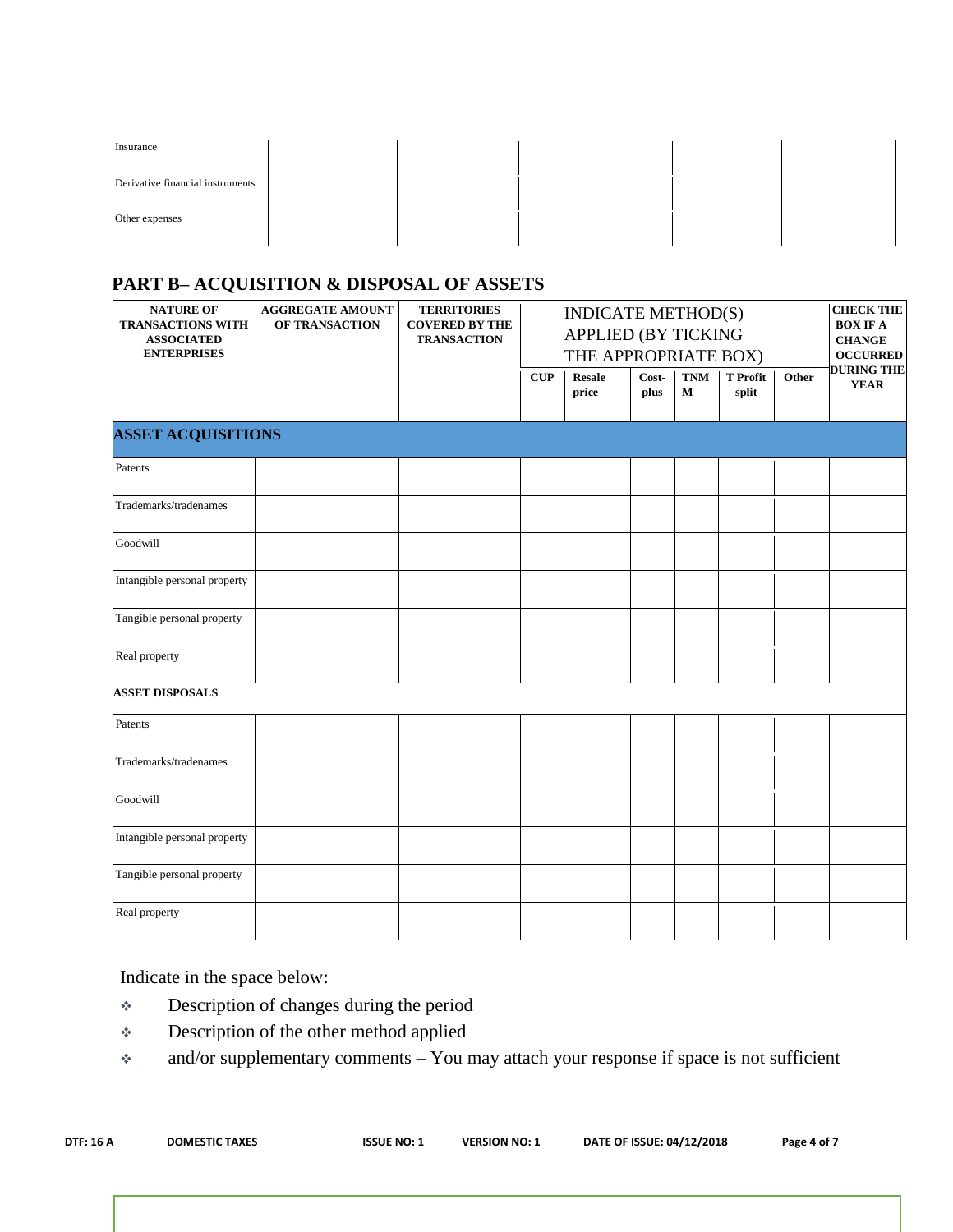### **SECTION 3** - **LOANS**

In respect of any loans with international/associated domestic parties you are required to complete the following sections.

|                               |                         | <b>Opening balance</b> | <b>Closing Balance</b> |
|-------------------------------|-------------------------|------------------------|------------------------|
| Loans interest bearing        | <b>Amounts Borrowed</b> |                        |                        |
| Loans interest bearing        | <b>Amounts Loaned</b>   |                        |                        |
| Loans - Interest free         | <b>Amounts Borrowed</b> |                        |                        |
| Loans - Interest free         | <b>Amounts Loaned</b>   |                        |                        |
| Current accounts – receivable | Amounts received        |                        |                        |
| Current accounts payable      | Amounts paid            |                        |                        |

### **SECTION 4 - NON-MONETARY CONSIDERATIONS**

Have you received from or provided to a related/associated party, which is involved in an international/domestic transaction, for a non-monetary consideration? **Yes/No** \_\_\_\_\_\_\_\_\_. If Yes provide details below:

### **SECTION 5 - TRANSACTIONS WITH PARTIES IN THE FOLLOWING SPECIFIED COUNTRIES**

Have you made any transaction with a party in any of the following countries? (Please tick where appropriate)

| Country       | Country         | <b>Country</b> | Country  | Country                     |
|---------------|-----------------|----------------|----------|-----------------------------|
| Andorra       | Anguilla        | Antigua $\&$   | Aruba    | <b>Bahamas</b>              |
|               |                 | Barbuda        |          |                             |
| Bahrain       | <b>Barbados</b> | Belize         | Bermuda  | <b>British Virgin</b>       |
|               |                 |                |          | Islands                     |
| Cayman        | Cook Islands    | Cyprus,        | Dominica | Gibraltar,                  |
| Islands       |                 |                |          |                             |
| Grenada       | Guernsey/Sark/  | Isle of        | Jersey,  | Liberia,                    |
|               | Alderney        | man,           |          |                             |
| Liechtenstein | Luxembourg      | Maldives       | Malta    | Marshall Islands            |
| Mauritius     | Monaco          | Montserrat     | Nauru    | <b>Netherlands Antilles</b> |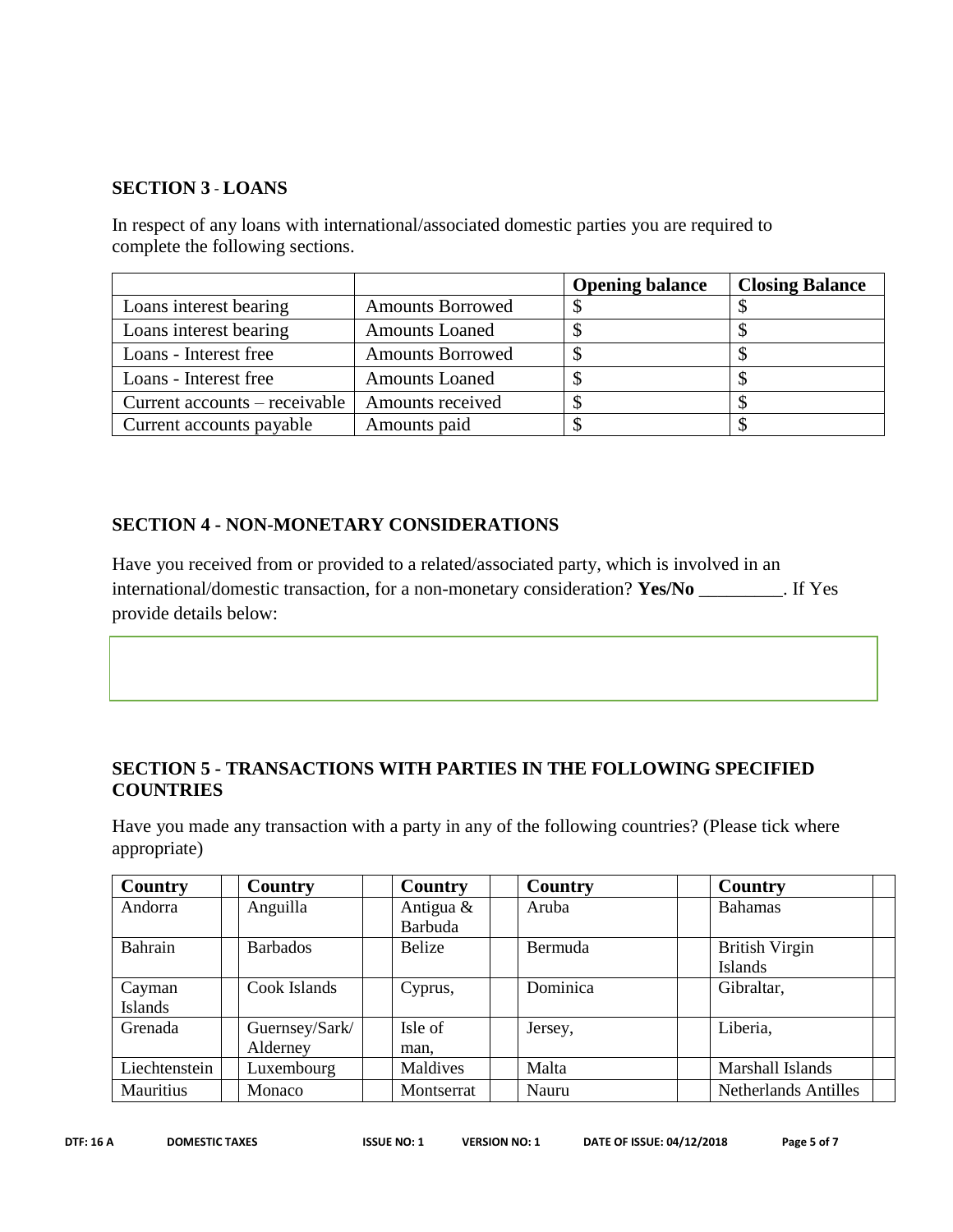| Niue       | Panama    | Samoa,         | San Marino                           | Seychelles                 |
|------------|-----------|----------------|--------------------------------------|----------------------------|
| Seychelles | Singapore | St Lucia       | St Christopher (St<br>Kitts) & Nevis | St Vincent &<br>Grenadians |
| Tonga      | Turks &   | US Virgin      | Vanuatu                              | Other                      |
|            | Caicos    | <b>Islands</b> |                                      |                            |

*If* yes, please supply the nature of the transactions:-

| Amount \$ | Type of transaction | Country |
|-----------|---------------------|---------|
| Amount \$ | Type of transaction | Country |
| Amount \$ | Type of transaction | Country |

### **SECTION 6 – DOCUMENTATION**

Do you have documentation for the international/domestic transactions as described in section 1, 2, 3, 4 and 5? Yes/No \_\_\_\_\_\_\_\_\_\_

If YES, What percentage of international transactions is covered by the documentation?  $\%$ 

If NO, Indicate the transactions without transfer pricing documentation

### **SECTION 7 – PERMANENT ESTABLISHMENT**

Are you aware of any foreign related or unrelated company/entity that you deal with that operates a branch/office/factory/workshop/mine/quarry/building site/installation project/ place of management, assembly line in Zimbabwe? If yes, give details.

| Name of entity | <b>Country of</b><br><b>Residence</b> | <b>Physical address</b><br>in Zimbabwe | <b>Official</b><br>representative | <b>Contact telephone</b><br>numbers and email<br>addresses |
|----------------|---------------------------------------|----------------------------------------|-----------------------------------|------------------------------------------------------------|
|                |                                       |                                        |                                   |                                                            |
|                |                                       |                                        |                                   |                                                            |
|                |                                       |                                        |                                   |                                                            |
|                |                                       |                                        |                                   |                                                            |

### **DECLARATION**

*– Note: Giving false information in the return or concealing any part of the taxable income may lead to prosecution and arraignment.*